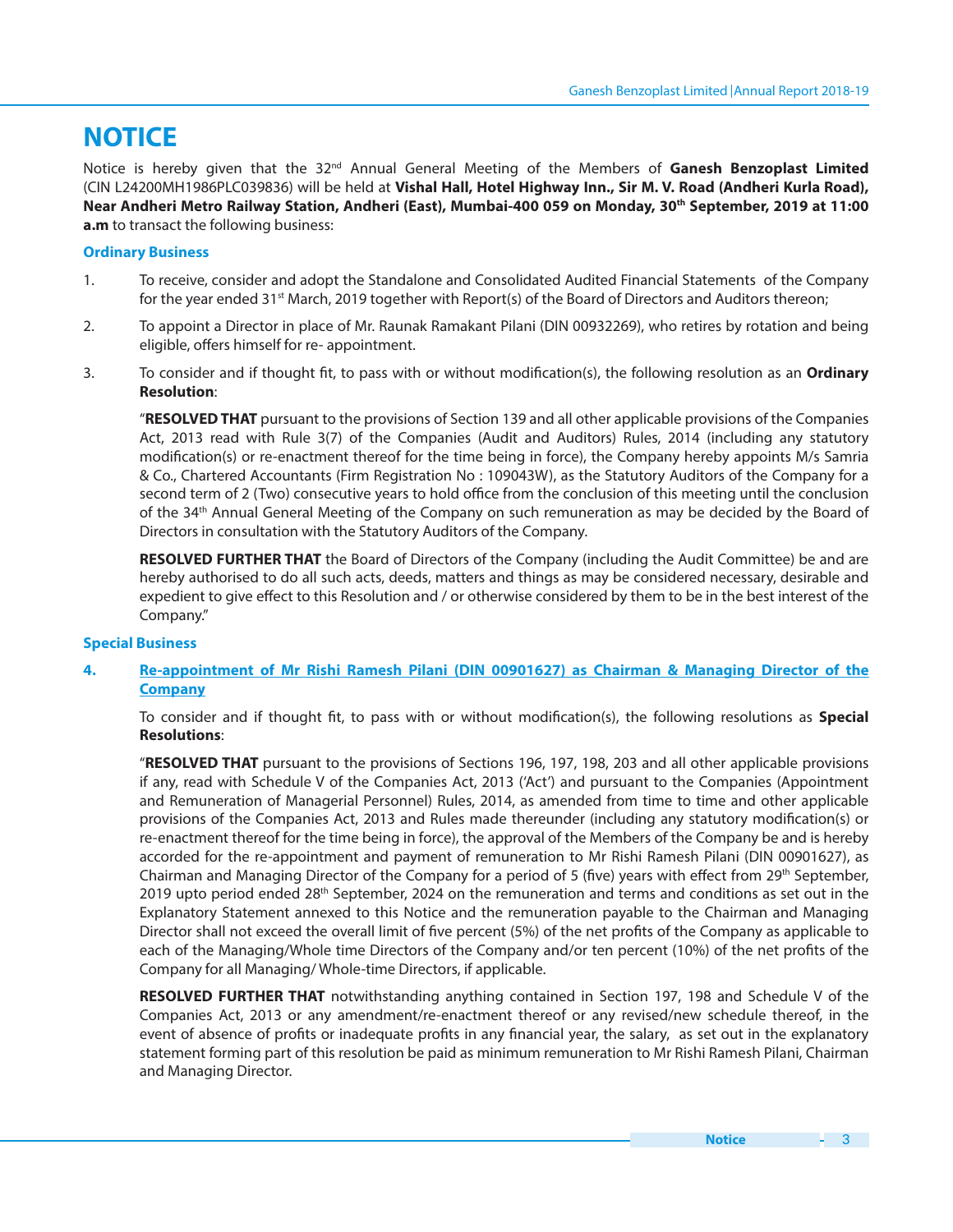**RESOLVED FURTHER THAT** the Board of Directors of the Company (including any Committee of Directors) be and is hereby authorised to vary and/or revise the remuneration of Mr Rishi Ramesh Pilani as Chairman and Managing Director within the overall limits under the Act and to do all such acts, deeds and things and execute all such documents, instruments and writings as may be required and to delegate all or any of its powers herein conferred to any Committee of Directors to give effect to the aforesaid Resolution."

## **5. To approve the remuneration of Mr. Ramesh Pilani holding a place of profit being the office of Chief Financial Officer**

To consider and if thought fit, to pass with or without modification, the following resolution as a **Special Resolution**:

 "**RESOLVED THAT** pursuant to the provisions of Section 188(1)(f) and other applicable provisions, if any, of the Companies Act, 2013 read with Rules made thereunder, consent of the Company be and is hereby granted to approve the remuneration of ₹ 3,50,000/- (Rupees Three lacs Fifty Thousand only) per month to be paid to Mr Ramesh Pilani, a relative of Mr. Rishi Ramesh Pilani, Chairman & Managing Director, holding a place of profit being the office of the Chief Financial Officer of the Company.

**RESOLVED FURTHER THAT** the Board of Directors of the Company (including its Committee thereof) be and is hereby authorised to do all such acts, deeds, matters and things as may be considered necessary, desirable or expedient to give effect to this resolution."

## **6.** To approve the remuneration of Mr. Ramakant Pilani holding a place of profit being the office of Chief **Executive Officer.**

To consider and if thought fit, to pass with or without modification, the following resolution as a Special Resolution:

 "**RESOLVED THAT** pursuant to the provisions of Section 188(1)(f) and other applicable provisions, if any, of the Companies Act, 2013 read with Rules made thereunder, consent of the Company be and is hereby granted to approve the remuneration of  $\bar{\bar{\tau}}$  3,00,000/- (Rupees Three Lacs Only) per month to be paid to Mr Ramakant Pilani, a relative of Mr. Rishi Ramesh Pilani, Chairman & Managing Director, holding a place of profit being the office of the Chief Executive Officer of the Company.

**RESOLVED FURTHER** THAT the Board of Directors of the Company (including its Committee thereof) be and is hereby authorised to do all such acts, deeds, matters and things as may be considered necessary, desirable or expedient to give effect to this resolution."

### **7. Appointment of Mr. Sanjay Govind Bhagia (DIN 00832658) as an Independent Director**

To consider and if thought fit, to pass with or without modification, the following resolution as an *Ordinary* **Resolution**:

 **"RESOLVED THAT** pursuant to the provisions of Section 149 and 152 read with Schedule IV and other applicable provisions, if any, of the Companies Act, 2013 (the "Act") and the Companies (Appointment and Qualification of Directors) Rules, 2014 and the applicable provisions of the Securities and Exchange Board of India (Listing Obligations and Disclosure Requirements) Regulations, 2015 (including any statutory modification(s) or reenactment(s) thereof, for the time being in force), Mr. Sanjay Govind Bhagia holding DIN 00832658, who was appointed as an Additional Director (in the capacity of an Independent Director) of the Company with effect from 20<sup>th</sup> November, 2018 and who holds office up to the date of this Annual General Meeting (AGM), in terms of Section 161 of the Act read with Article 105 of the Articles of Association of the Company and in respect of whom the Company has received a notice in writing under Section 160 of the Act from a member proposing his candidature for the office of a Director of the Company, be and is hereby appointed as an Independent Director of the Company, not liable to retire by rotation to hold office for 5 (five) consecutive years from the date of this Annual General Meeting of the Company.

**RESOLVED FURTHER THAT** the Board of Directors of the Company (including its Committee thereof) be and is hereby authorised to do all such acts, deeds, matters and things as may be considered necessary, desirable or expedient to give effect to this resolution."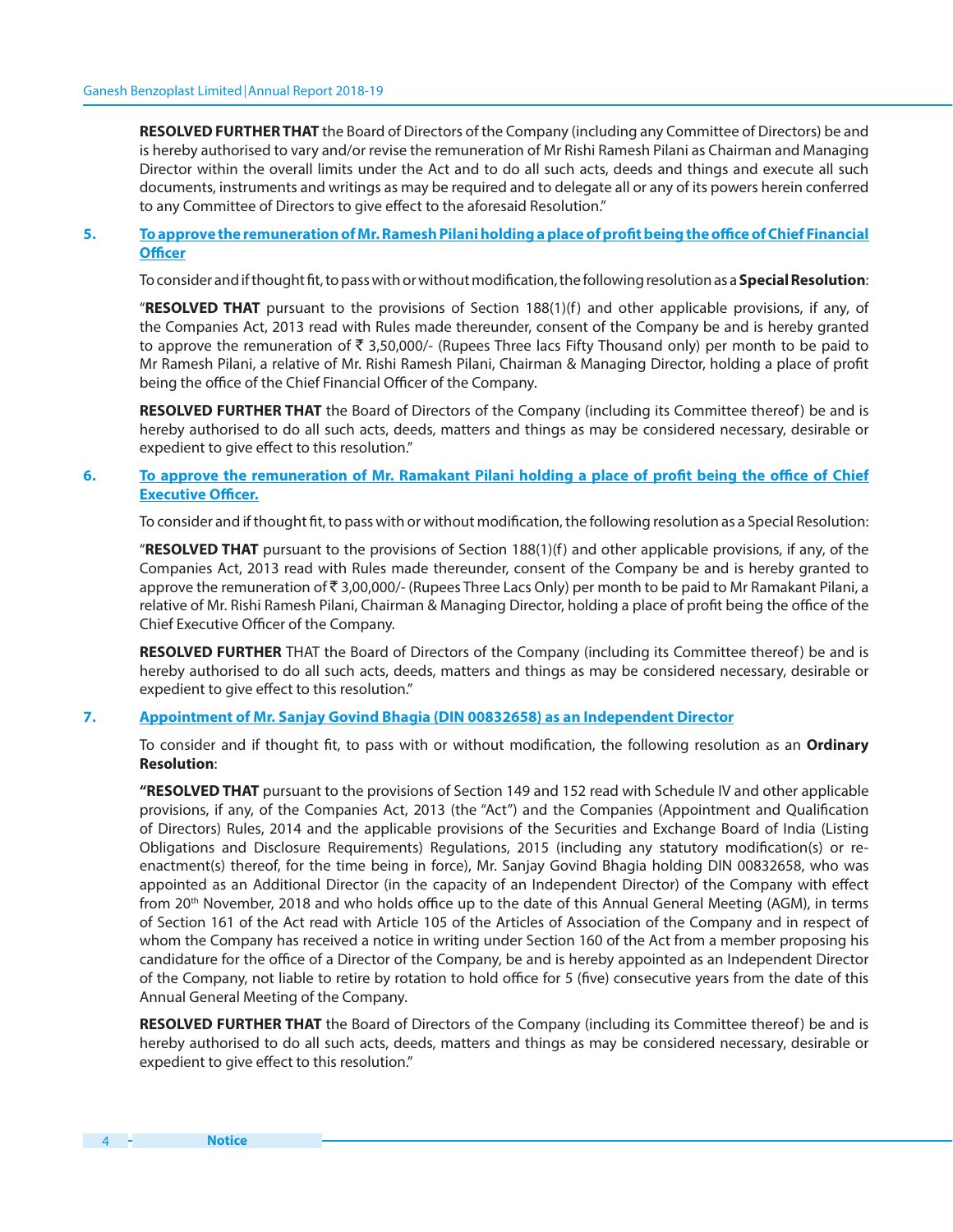# **8. Ratification of the Remuneration Payable to Cost Auditor for the Financial Year 2019-20**

To consider and if thought fit, to pass with or without modification(s), the following resolution as an **Ordinary Resolution**:

 "**RESOLVED THAT** pursuant to the provisions of Section 148(3) and other applicable provisions of the Companies Act, 2013 read with Rule 14 of the Companies (Audit and Auditors) Rules, 2014 (including any statutory modification or re-enactment(s) thereof for the time being in force), the remuneration of  $\bar{z}$  1,50,000/- (One Lac Fifty Thousand Only) plus applicable taxes & reimbursement of out-of-pocket expenses payable to M/s. S K Agarwal & Associates, Cost Accountants for conducting the audit of the cost accounting records of the Company for the financial year 2019-20, be and is hereby ratified and confirmed.

**RESOLVED FURTHER THAT** the Board of Directors of the Company (including its Committee thereof) be and is hereby authorised to do all such acts, deeds, matters and things as may be considered necessary, desirable or expedient to give effect to this resolution."

## **By Order of the Board of Directors**

**Ekta Dhanda Company Secretary 13th August, 2019 (ACS: 18796)**

## **Regd. Office:**

Dina Building, First Floor, 53 Maharshi Karve Road, Marine Lines (East), Mumbai - 400 002

# **CIN:** L24200MH1986PLC039836 **Website: www.gblinfra.com**

#### **Notes:**

- 1. An Explanatory Statement pursuant to Section 102(1) of the Companies Act, 2013, ("the Act") relating to Special business to be transacted at the Annual General Meeting is annexed hereto.
- 2. **A member entitled to attend and vote at the meeting is entitled to appoint proxy to attend and vote instead of himself/herself and the proxy need not be a member of the Company. The instrument appointing the**  proxy should, however, be deposited at the registered office of the Company, duly completed and signed, **not less than forty-eight hours before the commencement of the Meeting.**

 **A person can act as proxy on behalf of members not exceeding !fty (50) and holding in the aggregate not more than ten percent of the total share capital of the Company carrying voting rights. A member holding more than ten percent of the total share Capital of the Company carrying voting rights may appoint a single person as proxy and such person shall not act as a proxy for any other person as a shareholder. The holder of proxy shall prove his identity at the time of attending the Meeting.**

- 3. Attendance slip, proxy form and route map for the venue of the meeting are annexed hereto.
- 4. Corporate members intending to send their authorized representatives to attend the Meeting are requested to send to the Company a certified copy of the relevant Board Resolution authorizing their representative to attend and vote on their behalf at the Meeting.
- 5. The Register of Members and Share Transfer Books of the Company will be closed from **Tuesday, 24th September, 2019 to Monday, 30th September, 2019 (both days inclusive)**.
- 6. Pursuant to the provisions of Section 139 of the Companies Act, 2013 and the Rules made thereunder, the first term of the appointment of the current Statutory Auditors of the Company, M/s Samria & Co., Chartered Accountants (Firm Registration No: 109043W) expires at the conclusion of this Annual General Meeting. They were appointed by the shareholders at the 27<sup>th</sup> Annual General Meeting to hold office for a period of five years until the conclusion of the 32<sup>nd</sup> Annual General Meeting of the Company.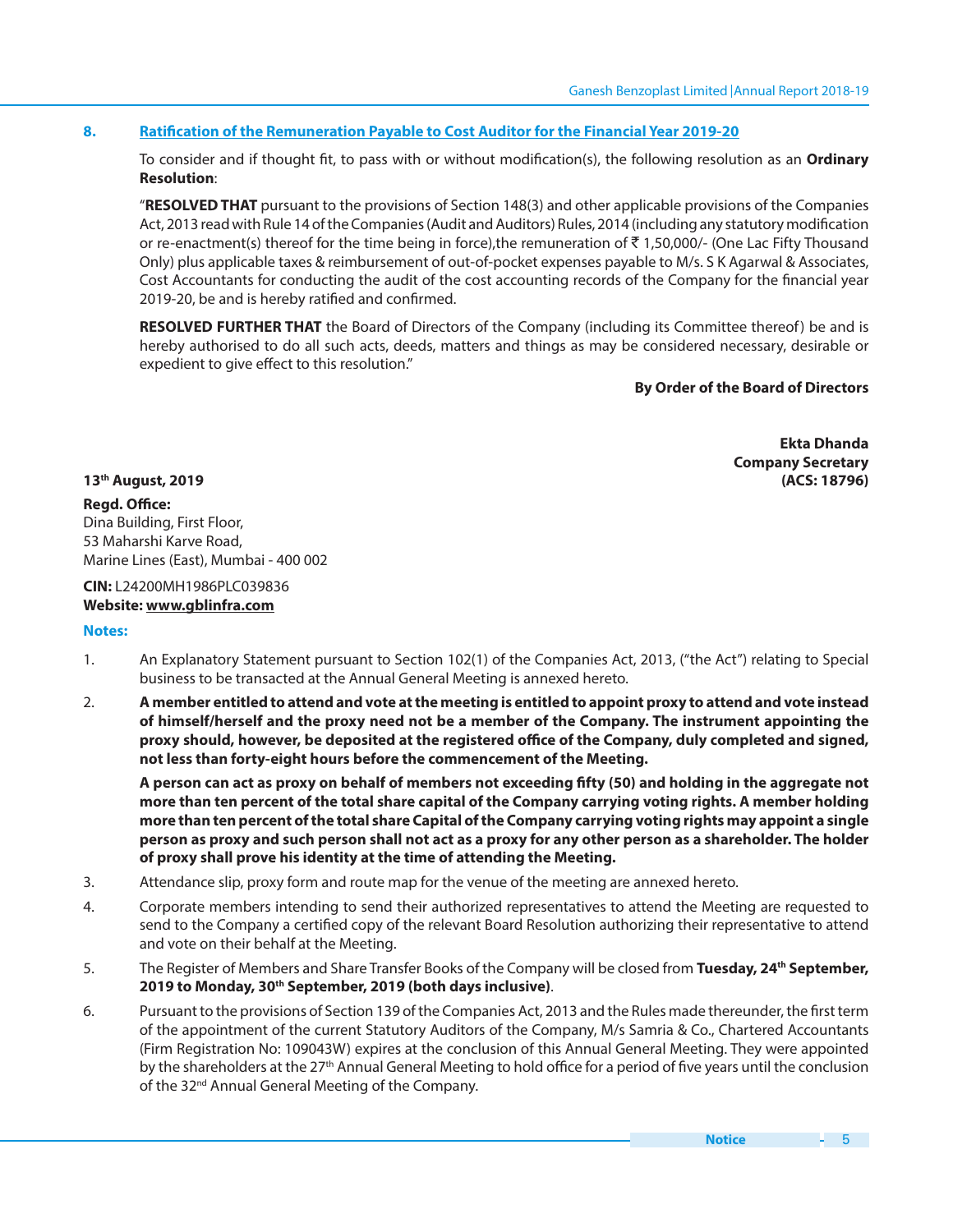The members are now requested to re-appoint M/s Samria & Co., Chartered Accountants (Firm Registration No: 109043W) as Statutory Auditors of the Company for a second term of 2 (two) consecutive years to hold office from the conclusion of this meeting until the conclusion of the 34<sup>th</sup> Annual General Meeting and to fix their remuneration. In accordance with Section 139 of the Act, M/s. Samria & Co., Chartered Accountants, have confirmed that they are eligible to be appointed as the Statutory Auditors of the Company and they satisfy the criteria as provided in Section 141 of the Act.

- 7. Details of Directors retiring by rotation/seeking re-appointment at the ensuing Meeting are provided in the "Annexure" to the Notice.
- 8. Members/ Proxies /Authorized Representatives are requested to bring to the Meeting necessary details of their shareholding, attendance slip(s) and copies of the Annual Report. In case of Joint holders attending the Meeting, only such joint holder who is higher in the order of names will be entitled to vote at the Meeting.
- 9. Relevant documents referred in the Notice are open for inspection by the members at the Registered Office of the Company on all the working days (except Saturdays, Sunday s and Public Holidays) during business hours upto the date of the Meeting. The aforesaid documents will be also available for inspection by members at the Meeting.
- 10. Members holding shares in electronic mode are requested to intimate any change in their address or Bank mandates to their Depository Participants ("DPs ") with whom they are maintaining their demat accounts. Members holding shares in Physical mode are requested to advise any change in their address or Bank mandates to the Company/ Company's Registrar and Transfer Agent i.e **Bigshare Services Private Ltd., ("Bigshare") 1st Floor, Bharat Tin Works Building, Opp. Vasant Oasis Makwana Road Marol, Andheri East Mumbai 400 059, Tel: 022 6263 8200 Fax : 022 6263 8299, E-mail: info@bigshareonline.com**.
- 11. **SEBI notification no. SEBI/LAD-NRO/GN/2018/24 dated 8<sup>th</sup> June 2018 and further amendment vide** notification no. SEBI/LAD-NRO/GN/2018/49 da0ted 30<sup>th</sup> November 2018 requests for effecting transfer **of securities (except incase of transmission or transposition of securities) shall not be processed from 1 st APRIL 2019 unless the securities are held in the dematerialised form with the depositories. therefore, members are requested to take action to dematerialise the equity shares of the company, promptly. In order to dematerialize your shares, please open a demat account with any of the depository participant**  (dp) and submit your physical share certificate(s) to DP along with the necessary documents as required in this connection. The Company ISIN is INE3880A1029. in case of any further query/clarification, the **shareholders may contact RTA/company.**
- 12. Members holding shares in physical mode:
	- (i) **are required to submit their Permanent Account Number (PAN) and Bank account details to the Company/ RTA, if not registered with the Company as mandated by the SEBI.**
	- (ii) are advised to register the nomination in respect of their shareholding in the Company by "ling Nomination Form (SH-13) with Bigshare.
	- (iii) **are requested to register /update their e-mail address with the Company/ Bigshare for receiving all communications from the Company electronically.**
- 13. Members holding shares in electronic mode:
	- (i) **are required to submit their Permanent Account Number (PAN) and Bank account details to their respective DPs with whom they are maintaining their Demat accounts.**
	- (ii) are advised to contact their respective DPs for registering the Nomination.
	- (iii) **are requested to register /update their e-mail address with their respective DPs for receiving all communications from the Company electronically.**
- 14. Non-Resident Indian members are requested to inform Bigshare/ respective DPs, immediately of :
	- (i) Change in their residential status on return to India for permanent settlement.
	- (ii) Particulars of their Bank account maintained in India with complete name, Branch, account type, account number and address of the Bank with pin code number, if not furnished earlier.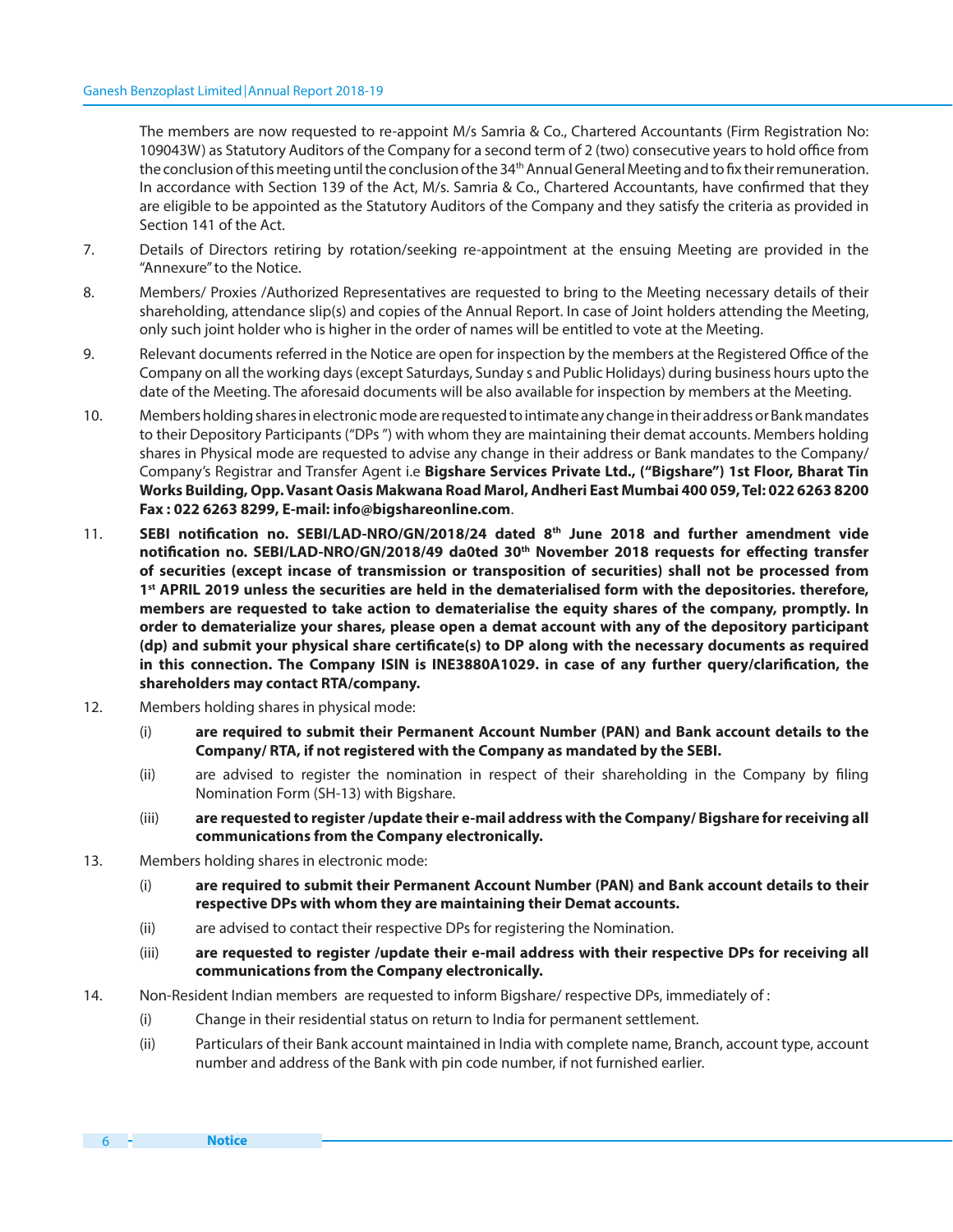- 15. Pursuant to Section 108 of the Companies Act, 2013 read with Rule 20 of the Companies (Management and Administration) Rules 2014 and amended by the Companies (Management and Administration) Amendment Rules, 2015 and Regulation 44 of the SEBI (Listing Obligations and Disclosure Requirements) Regulations, 2015, the Company is pleased to offer voting by electronic means to the members to cast their votes electronically on all resolutions set forth in this notice. The detailed instructions for remote e-voting are appended hereto.
- 16. Electronic copy of the Annual Report for 2018-19 along with the Notice of the 32<sup>nd</sup> Annual General Meeting of the Company interalia indicating the process and manner of remote e-voting along with Attendance Slip/Proxy Form is being sent to all the members whose email IDs are registered with the Company / Depository Participant(s) for communication purposes unless any member has requested for a hard copy of the same.
- 17. For members who have not registered their email address, physical copies of the Annual Report along with Notice of the 32<sup>nd</sup> Annual General Meeting of the Company interalia indicating the process and manner of remote e-voting along with Attendance Slip/Proxy Form is being sent in the permitted mode.
- 18. Members may also note that the Notice of the 32<sup>nd</sup> Annual General Meeting and the Annual Report for 2018-19 will also be available on the Company's website **www.gblinfra.com** for their download.

# **19. E-voting facility**

- i. In compliance with provisions of Section 108 of the Companies Act, 2013 read with Rule 20 of the Companies (Management and Administration) Rules, 2014 as amended by the Companies (Management and Administration) Amendment Rules, 2015 and Regulation 44 of the SEBI (LODR) Regulations, 2015 the Company is pleased to provide to the members, the facility of voting by electronic means in respect of business to be transacted at the Meeting which includes the facility of casting the votes by the Members using an electronic voting system from a place other than venue of the Meeting ("remote e-voting") and the same will be provided by **Central Depository Services (India) Limited (CDSL)**.
- ii. The facility of voting through ballot or polling paper shall also be made available for the members at the Meeting who have not been able to vote electronically and who are attending the Meeting.
- iii. The members who have cast their vote electronically would be entitled to attend the Meeting but would not be permitted to cast their vote again at the Meeting. The facility to vote by electronic voting system will not be provided at the Meeting.
- iv. The remote e-voting period commences on **Friday, 27th September, 2019 (10.00 a.m. IST) and ends on Sunday, 29th September, 2019 (5.00 p.m. IST)**. During this period, Members of the Company, holding shares either in physical form or in dematerialized form, as on the close of working hours on **Monday,**  23<sup>rd</sup> September, 2019 ('Cut-off date') may cast their vote electronically. The remote e-voting module **shall be disabled by CDSL for voting on Sunday, 29th September, 2019 after 5.00 p.m. IST**. Once the vote on a resolution is cast by the Member, he/she shall not be allowed to change it subsequently.
	- (i) **The instructions for members for voting electronically are as under:**
		- a) The Shareholders Should Log on to the e-voting website **www.evotingindia.com**
		- b) Click on Shareholders/Members
		- c) Now Enter your User ID
			- a. For CDSL: 16 digits beneficiary ID,
			- b. For NSDL: 8 Character DP ID followed by 8 Digits Client ID,
			- c. Members holding shares in Physical Form should enter Folio Number registered with the Company.
		- d) Next enter the Image Verification as displayed and Click on Login.
		- e) If you are holding shares in demat form and had logged on to **www.evotingindia.com** and voted on an earlier voting of any company, then your existing password is to be used.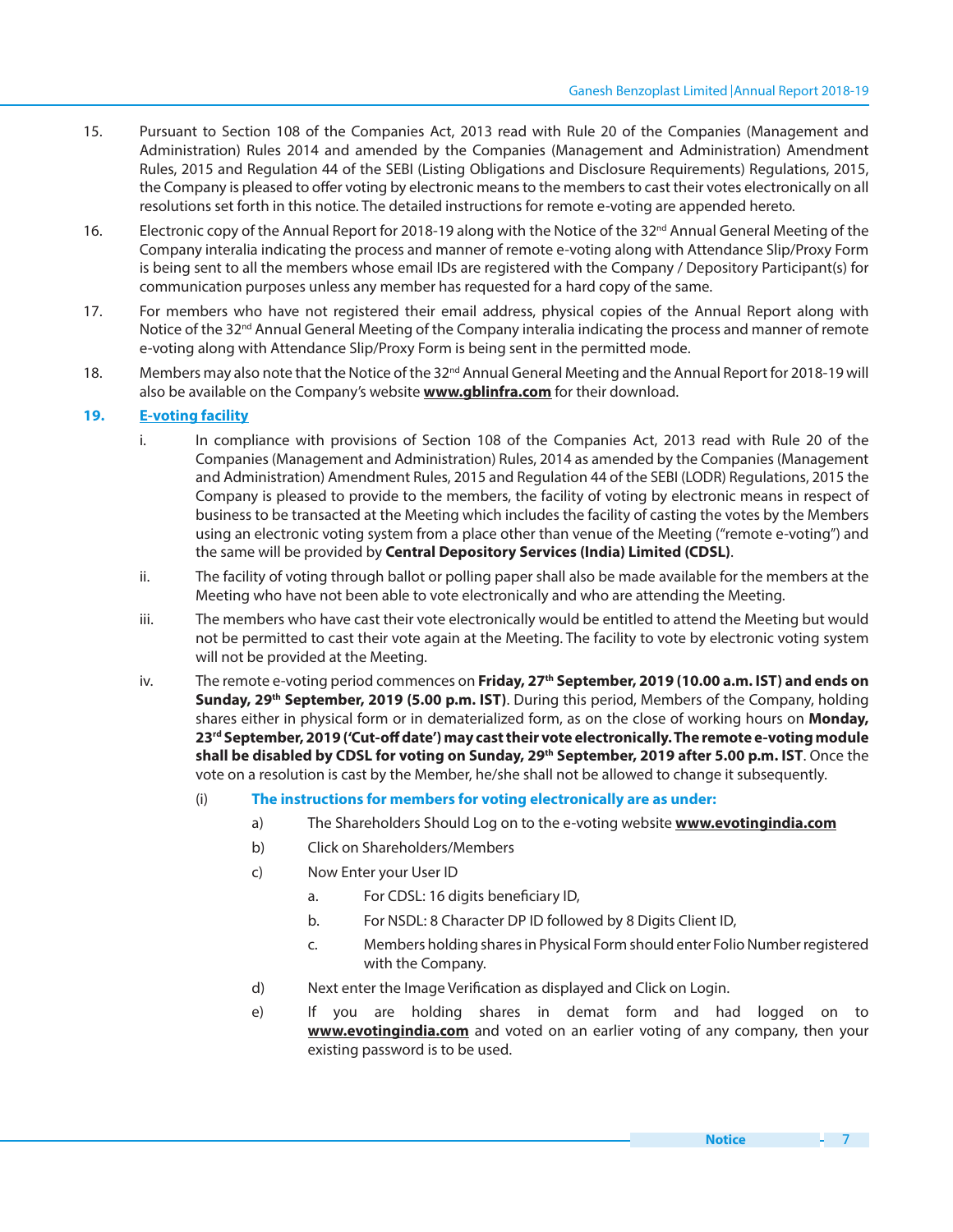| For Members holding shares in Demat Form and Physical Form  |                                                                                                                                                                                                                                                                                               |  |  |  |
|-------------------------------------------------------------|-----------------------------------------------------------------------------------------------------------------------------------------------------------------------------------------------------------------------------------------------------------------------------------------------|--|--|--|
| <b>PAN</b>                                                  | PAN Enter your 10 digit alpha-numeric PAN issued by Income Tax<br>Department (Applicable for both demat shareholders as well as<br>physical shareholders)                                                                                                                                     |  |  |  |
|                                                             | Members who have not updated their PAN with the Company/<br>$\bullet$<br>Depository Participant are requested to use the first two letters of<br>their name and the 8 digits of the sequence number (refer serial<br>no. printed on the name and address sticker/mail) in the PAN<br>field.   |  |  |  |
|                                                             | In case the sequence number is less than 8 digits enter the<br>$\bullet$<br>applicable number of 0's before the number after the first two<br>characters of the name in CAPITAL letters. E.g. If your name is<br>Ramesh Kumar with serial number 1 then enter RA00000001 in<br>the PAN field. |  |  |  |
| <b>Dividend</b><br><b>Bank Details</b><br><b>OR Date of</b> | Enter the Dividend Bank Details or Date of Birth (in dd/mm/yyyy<br>format) as recorded in your demat account or in the Company records<br>in order to login.                                                                                                                                  |  |  |  |
| <b>Birth (DOB)</b>                                          | If both the details are not recorded with the depository or<br>$\bullet$<br>Company please enter the member id / folio number in the<br>Dividend Bank details field as mentioned in instruction (c).                                                                                          |  |  |  |

f) If you are a first time user follow the steps given below:

- g) After entering these details appropriately, click on "SUBMIT" tab.
- h) Members holding shares in physical form will then reach directly the Company selection screen. However, members holding shares in demat form will now reach 'Password Creation' menu wherein they are required to mandatorily enter their login password in the new password field.
- i) Kindly note that this password is to be also used by the demat holders for voting for resolutions of any other company on which they are eligible to vote, provided that company opts for e-voting through CDSL platform. It is strongly recommended not to share your password with any other person and take utmost care to keep your password confidential.
- j) For Members holding shares in physical form, the details can be used only for e-voting on the resolutions contained in this Notice.
- k) Click on the EVSN for the relevant <Company Name> on which you choose to vote.
- l) On the voting page, you will see "RESOLUTION DESCRIPTION" and against the same the option "YES/NO" for voting. Select the option YES or NO as desired. The option YES implies that you assent to the Resolution and option NO implies that you dissent to the Resolution.
- m) Click on the "RESOLUTIONS FILE LINK" if you wish to view the entire Resolution details.
- n) After selecting the resolution you have decided to vote on, click on "SUBMIT". A confirmation box will be displayed. If you wish to confirm your vote, click on "OK", else to change your vote, click on "CANCEL" and accordingly modify your vote.
- o) Once you "CONFIRM" your vote on the resolution, you will not be allowed to modify your vote.
- p) You can also take out print of the voting done by you by clicking on "Click here to print" option on the Voting page.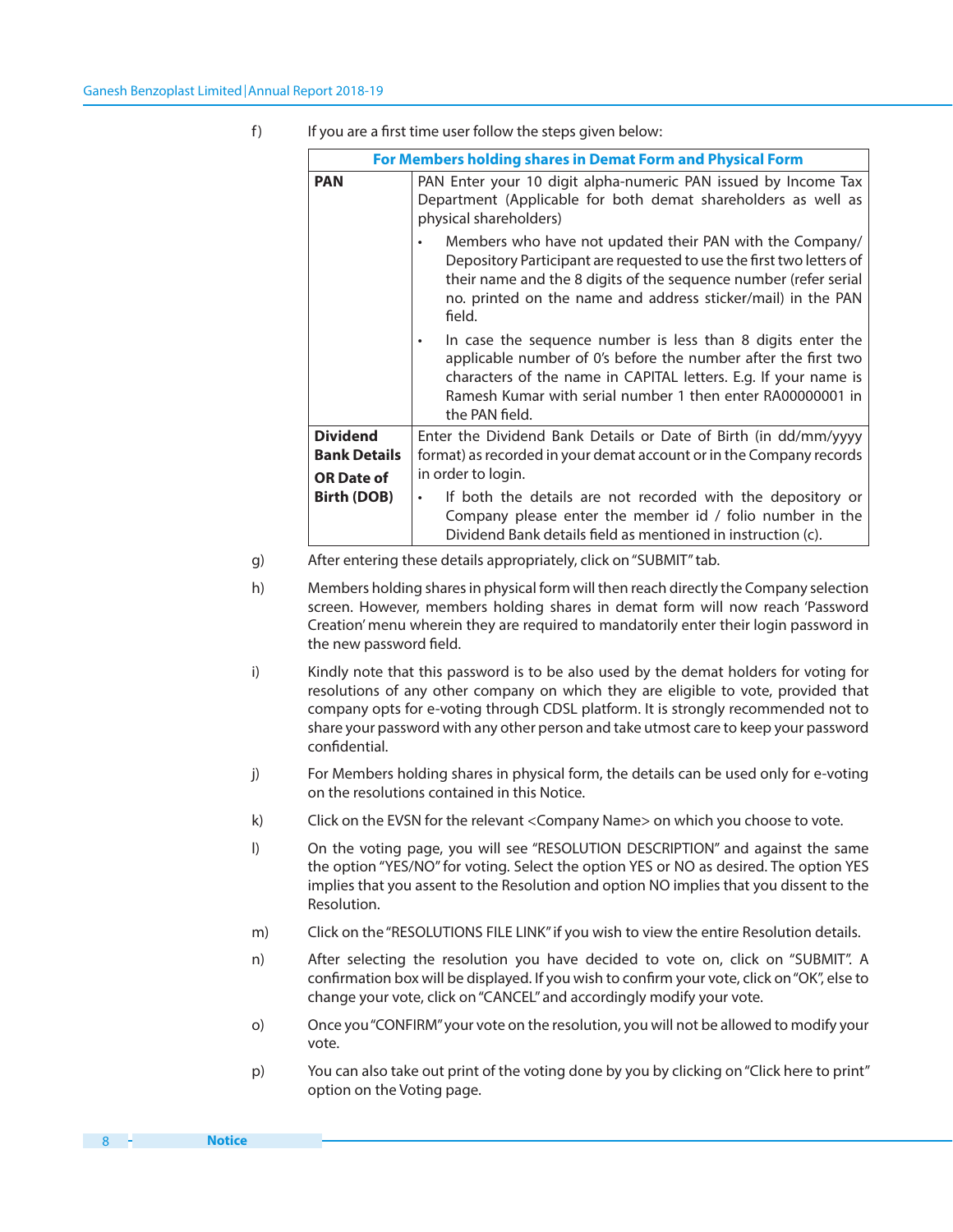- q) If Demat account holder has forgotten the changed password then Enter the User ID and the image verification code and click on Forgot Password & enter the details as prompted by the system.
- r) **Shareholders can also cast their vote using CDSL's mobile app m-Voting available for android based mobiles. The m-Voting app can be downloaded from Google Play Store, Apple and Windows phone. Users can download the app from the app store and the window phone store respectively. Please follow the instructions as prompted by the mobile app while voting on your mobile.**

# **s) Note for Non – Individual Shareholders and Custodians**

- Non-Individual shareholders (i.e. other than Individuals, HUF, NRI etc.) and Custodian are required to log on to **www.evotingindia.com** and register themselves as Corporates.
- A scanned copy of the Registration Form bearing the stamp and sign of the entity should be emailed to **helpdesk.evoting@cdslindia.com**.
- After receiving the login details a Compliance User should be created using the admin login and password. The Compliance User would be able to link the account(s) for which they wish to vote on.
	- The list of accounts linked in the login should be mailed to **helpdesk.evoting@cdslindia.com** and on approval of the accounts they would be able to cast their vote.
- A scanned copy of the Board Resolution and Power of Attorney (POA) which they have issued in favour of the Custodian, if any, should be uploaded in PDF format in the system for the scrutinizer to verify the same.
- t) In case you have any queries or issues regarding e-voting, you may refer the Frequently Asked Questions ("FAQs") and e-voting manual available at **www.evotingindia.com**, under help section or write an email to **helpdesk.evoting@cdslindia.com**.

# **(ii) In case of members receiving the physical copy:**

Please follow all steps from sl. no. (a) to serial no. (s) above to cast vote.

# **(iii) Other Instructions:**

- a) The voting rights of Members shall be in proportion to their shares of the paid up equity share capital of the Company as on Cut-off Date. Since the Company is required to provide members the facility to cast their vote by electronic means, shareholders of the Company, holding shares either in physical form or in dematerialized form, as on the closing working hours of Cut-off Date and not casting their vote electronically, may cast their vote at the Meeting.
- b) **CS Vijay Kumar Mishra (Membership No. FCS 5023), Partner of VKM & Associates, Practicing Company Secretary** who has consented to act as the scrutinizer, has been appointed as the scrutinizer to scrutinize the remote e-voting process/ballot/poll in a fair and transparent manner.
- c) The Chairman shall, at the Meeting, at the end of discussion on the resolutions on which voting is to be held, allow voting with the assistance of scrutinizer, by use of ballot or polling paper for all those Members who are present at the Meeting but have not cast their votes by availing the remote e-voting facility.
- d) The Scrutinizer shall after the conclusion of voting at the general meeting, first count the votes cast at the meeting and thereafter unblock the votes cast through remote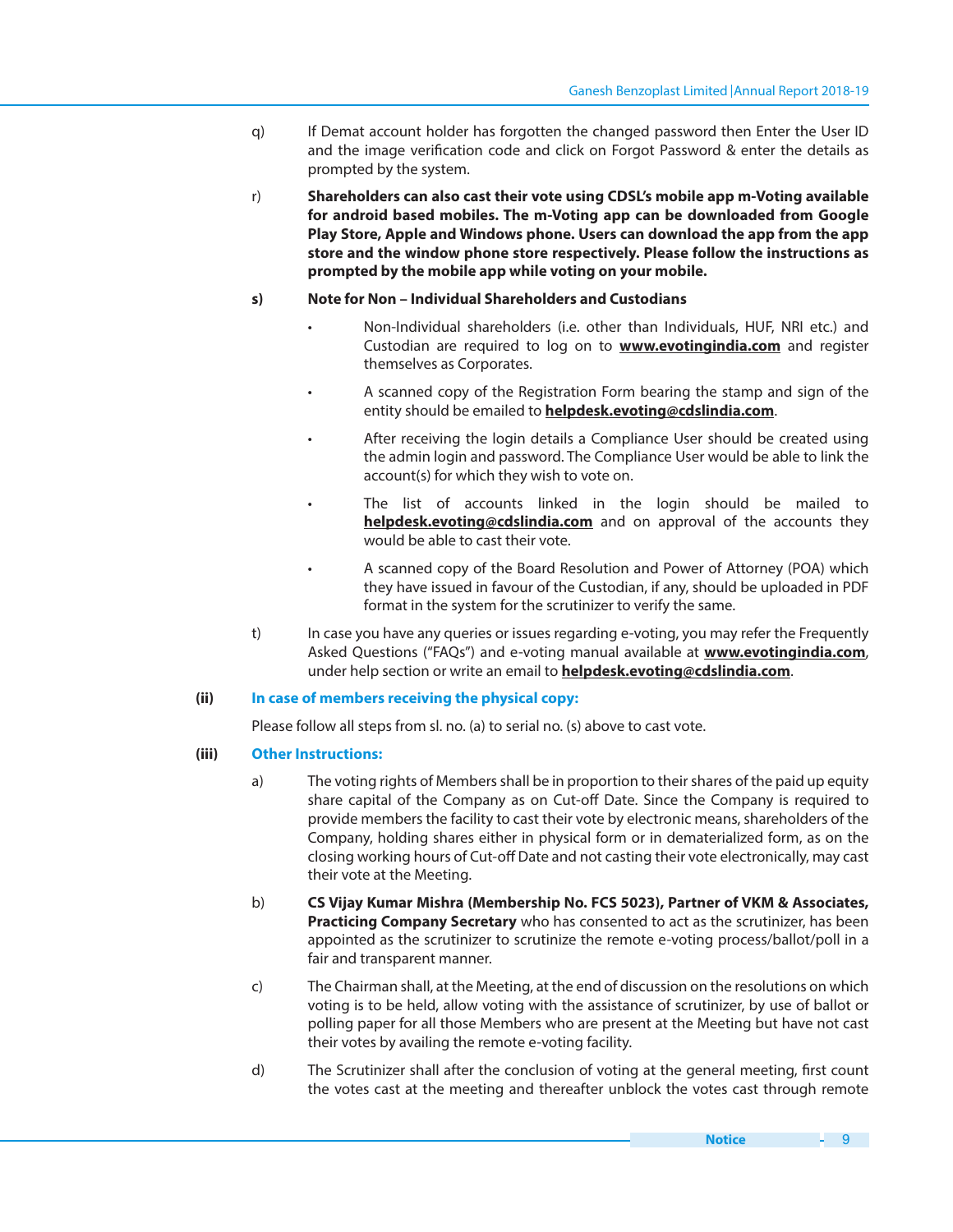e-voting in the presence of at least two witnesses not in the employment of the Company and shall make, not later than 48 hours of the conclusion of the AGM, a consolidated scrutinizer's report of the total votes cast in favor or against, if any, to the Chairman or a person authorized by him in writing, who shall countersign the same and declare the result of the voting forthwith.

e) The results declared along with the Scrutinizer's Report shall be placed on the Company's website **www.gblinfra.com** and on the website of CDSL **www.evotingindia.com** immediately after the declaration of result by the Chairman or a person authorized by him in writing. The results shall also be immediately forwarded to the Bombay Stock Exchange at which the shares of the Company are listed.

# **ROUTE MAP TO THE VENUE OF AGM**

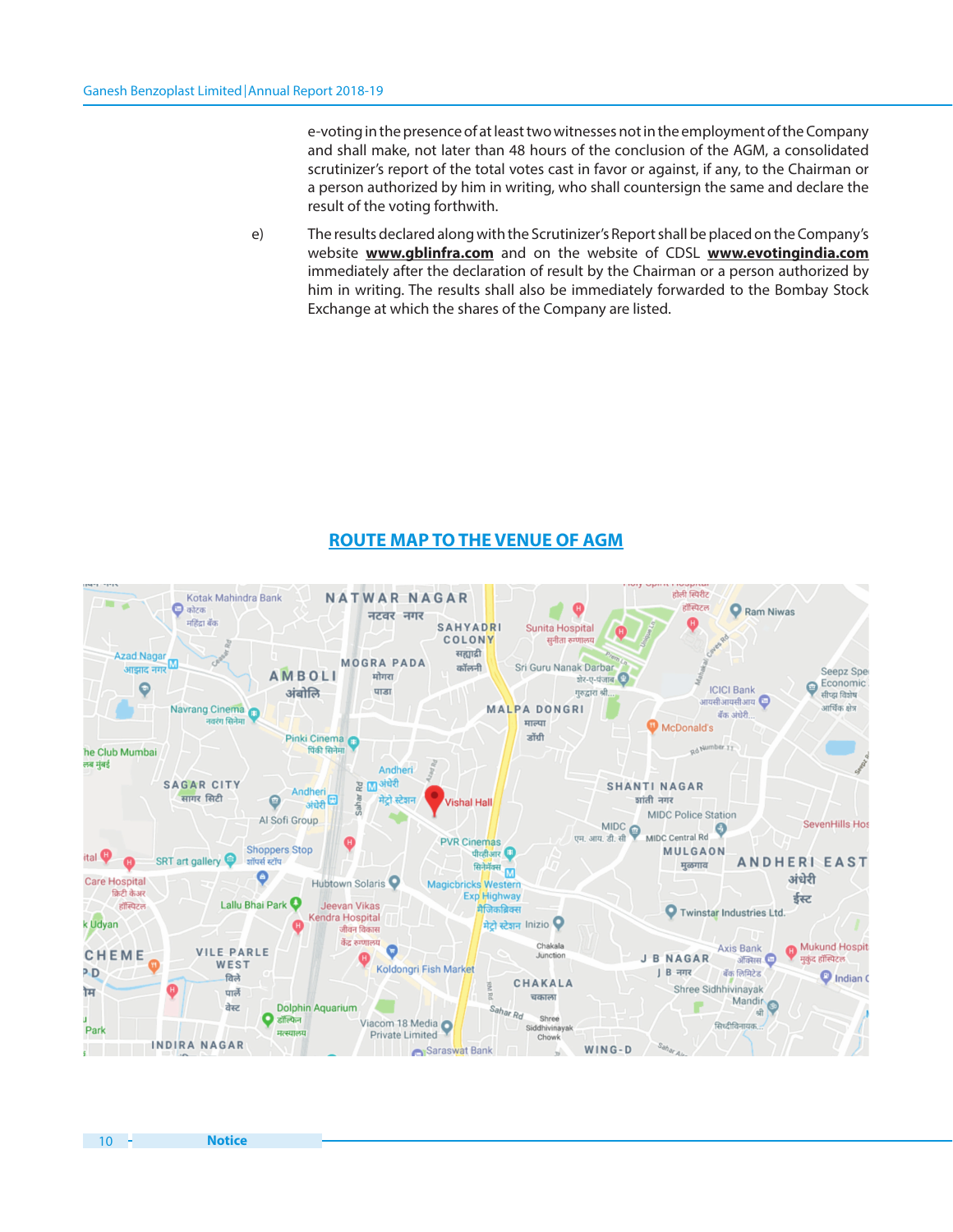# **EXPLANATORY STATEMENT AS REQUIRED UNDER SECTION 102(1) OF THE COMPANIES ACT, 2013 ANNEXED TO AND FORMING PART OF THE NOTICE**

# **ITEM NO. 4**

The members of the Company had, at their Annual General Meeting (AGM) held on 30<sup>th</sup> September, 2014, re-appointed Mr. Rishi Ramesh Pilani, as Chairman and Managing Director of the Company for a period of five years with effect from 29<sup>th</sup> September, 2014 and approved his remuneration under the relevant provisions of the Companies Act, 2013.

Pursuant to Section II of Part II of Schedule V to the Companies Act, 2013, the remuneration payable to Mr. Rishi Ramesh Pilani was approved for a period of three years w.e.f., 30<sup>th</sup> September, 2014 to 29<sup>th</sup> September, 2017. The approval of the Members pursuant to Section 197(1) of the Companies Act, 2013 as amended from time to time sought for the remuneration payable to Mr. Rishi Ramesh Pilani as the Chairman and Managing Director of the Company for the period from 30<sup>th</sup> September, 2017 to 29<sup>th</sup> September, 2019, for the remaining period of his tenure on 19<sup>th</sup> September, 2017.

The present tenure of Mr. Rishi Ramesh Pilani is due to expire on 29<sup>th</sup> September, 2019. Keeping in view his vast experience, role and responsibilities, leadership capabilities, entrepreneurship skills, and contribution in the performance of the Company, the Board of Directors of the Company at their meeting held on 31<sup>st</sup> August, 2019 have, on the recommendation of the Nomination and Remuneration Committee, and subject to the approval of the shareholders by way of a special resolution and such other approvals as may be required, re-appointed Mr. Rishi Ramesh Pilani as Chairman and Managing Director of the Company for a further period of five years with effect from 29<sup>th</sup> September, 2019 to 28<sup>th</sup> September, 2024 on the remuneration and terms and conditions set out below.

# **(i) Term of Appointment:**

With effect from 29<sup>th</sup> September, 2019 to 28<sup>th</sup> September, 2024

# **(ii) Remuneration:**

Salary:  $\bar{\xi}$  6,00,000/- per month in the scale of  $\bar{\xi}$  5,50,000/-  $\bar{\xi}$  14,50,000/- per month with authority to the Board of Directors of the Company on the recommendations of the Nomination and Remuneration committee to grant such increments within the said scale as it may determine from time to time.

# **(iii) Other Terms and Conditions:**

- a. Mr. Rishi Ramesh Pilani, shall be vested with substantial powers of the management subject to the supervision, control and direction of the Board.
- b. As long as Mr. Rishi Ramesh Pilani functions as Chairman & Managing Director of the Company, no sitting fees will be paid to him for attending the meetings of the Board of Directors or Committee thereof.
- c. Mr. Rishi Ramesh Pilani shall be liable to retire by rotation whilst he continues to hold office of Managing Director; however, his retirement will not break his length of service.
- d. Mr. Rishi Ramesh Pilani shall be entitled to the reimbursement of expenses actually and properly incurred by him, in the course of legitimate business of the Company and traveling, hotel and other expenses incurred by him in India and abroad, exclusively on the business of the Company.
- e. The Office shall be liable to termination with 3 months' notice from either side.
- f. The terms and conditions of the said re-appointment and/or agreement may be altered, amended, varied and modified from time to time by the Board or Committee thereof as it may be permissible and if deem fit, within the limits prescribed under Section 197 of then Companies Act, 2013 and in Schedule V to the Companies Act, 2013 or any subsequent amendments or modifications made thereto.

# **(iv) Overall Remuneration**

The aggregate of salary in any financial year shall not exceed the limits prescribed under Section 197 and other applicable provisions of the Act read with Schedule V to the said Act, as may, for the time being, be in force.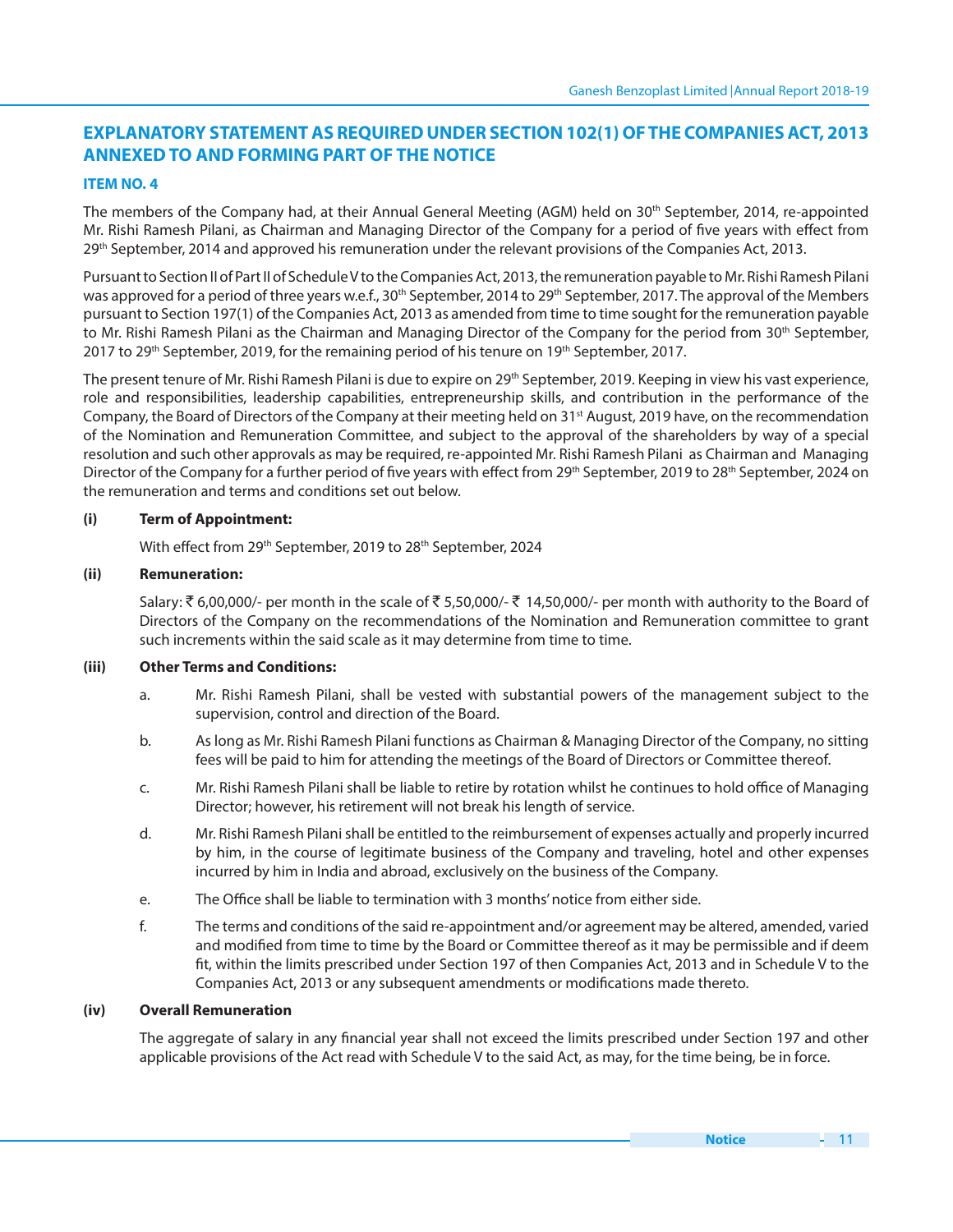#### **(v) Minimum Remuneration:**

Notwithstanding anything to the contrary contained herein, in the event of absence or inadequacy of profits in any financial year during the term of office of Mr Rishi Ramesh Pilani as Managing Director, the Company will, subject to applicable laws, pay him the remuneration, as detailed above with such increments/ revision as may be approved from time to as the Minimum Remuneration in accordance with Schedule V and other applicable provision of the Act.

 None of the Directors or Key Managerial Personnel of the Company or their relatives, except Mr Rishi Ramesh Pilani Chairman & Managing Director, Mr Raunak Ramakant Pilani, Director and Mr Ramesh Pilani, CFO and Mr Ramakant Pilani, CEO who are related to each other, are concerned or interested, financially or otherwise, in this Special Resolution except to the extent of their shareholding interest, if any, in the Company

# **ITEM NO. 5**

Mr. Ramesh Pilani is currently working as Chief Financial Officer of the Company. He is a Key Managerial Person within the meaning of Section 2 (51) of the Companies Act, 2013. In terms of Section 188(1)(f) of the Companies Act, 2013, the appointment of a Director or a relative of director to an office or place of profit in a Company or its subsidiary Company or an associate Company at a monthly remuneration exceeding  $\bar{\tau}$  2,50,000/- (Rupees Two lacs Fifty Thousand only), requires approval of the shareholders of the Company. The Board of Directors of the Company at their meeting held on 13th August, 2019 have, on the recommendation of the Nomination and Remuneration Committee, and subject to the approval of the shareholders revised the remuneration of Mr Ramesh Pilani to  $\bar{z}$  3,50,000/- (Rupees Three lacs Fifty Thousand only) per month, which is more than the threshold limit.

Since, Mr. Ramesh Pilani is Father of Mr Rishi Ramesh Pilani, Chairman and Managing Director of the Company, the provisions of Section 188(1)(f) of the Companies Act, 2013 would be applicable.

Mr. Rishi Ramesh Pilani, the Chairman & Managing Director and Mr. Raunak Ramakant Pilani Director and their relatives may be deemed to be concerned or interested in the said resolution. Except the above, none of the Directors and Key Managerial Personnel of the Company and their relatives has any concern or interest, financial or otherwise, in the proposed resolution.

The Board commends the Ordinary Resolution set out at Item No. 5 of the Notice for approval by the members.

# **ITEM NO. 6**

Mr. Ramakant Pilani is currently working as Chief Executive Officer of the Company. He is a Key Managerial Person within the meaning of Section 2 (51) of the Companies Act, 2013. In terms of Section 188(1)(f) of the Companies Act, 2013, the appointment of a Director or a relative of director to an office or place of profit in a Company or its subsidiary Company or an associate Company at a monthly remuneration exceeding  $\bar{\tau}$  2,50,000/- (Rupees Two lacs Fifty Thousand only), requires approval of the shareholders of the Company. The Board of Directors of the Company at their meeting held on 13th August, 2019 have, on the recommendation of the Nomination and Remuneration Committee, and subject to the approval of the shareholders revised the remuneration of Mr Ramakant Pilani to  $\bar{z}$  3,00,000/- (Rupees Three lacs only) per month, which is more than the threshold limit.

As, Mr. Ramakant Pilani is father of Mr Raunak Pilani and Uncle of Mr Rishi Ramesh Pilani, Chairman and Managing Director of the Company, the provisions of Section 188(1)(f) of the Companies Act, 2013 would be applicable.

Mr. Rishi Ramesh Pilani, the Chairman & Managing Director and Mr. Raunak Ramakant Pilani Director and their relatives may be deemed to be concerned or interested in the said resolution. Except the above, none of the Directors and Key Managerial Personnel of the Company and their relatives has any concern or interest, financial or otherwise, in the proposed resolution.

The Board commends the Ordinary Resolution set out at Item No. 6 of the Notice for approval by the members.

#### **ITEM NO. 7**

Based on the recommendations of the Nomination and Remuneration Committee of the Company and pursuant to the provisions of Section 161 of the Companies Act, 2013 (the 'Act') and Article 105 of the Articles of Association ('AOA') of the Company, Mr. Sanjay Bhagia was appointed as an Additional Director (in the capacity of Independent Director) of the Company with effect from 20<sup>th</sup> November, 2018. Accordingly, he shall hold office up to the date of the ensuing Annual General Meeting. The Company has received a notice in writing from a member under Section 160 of the Act proposing the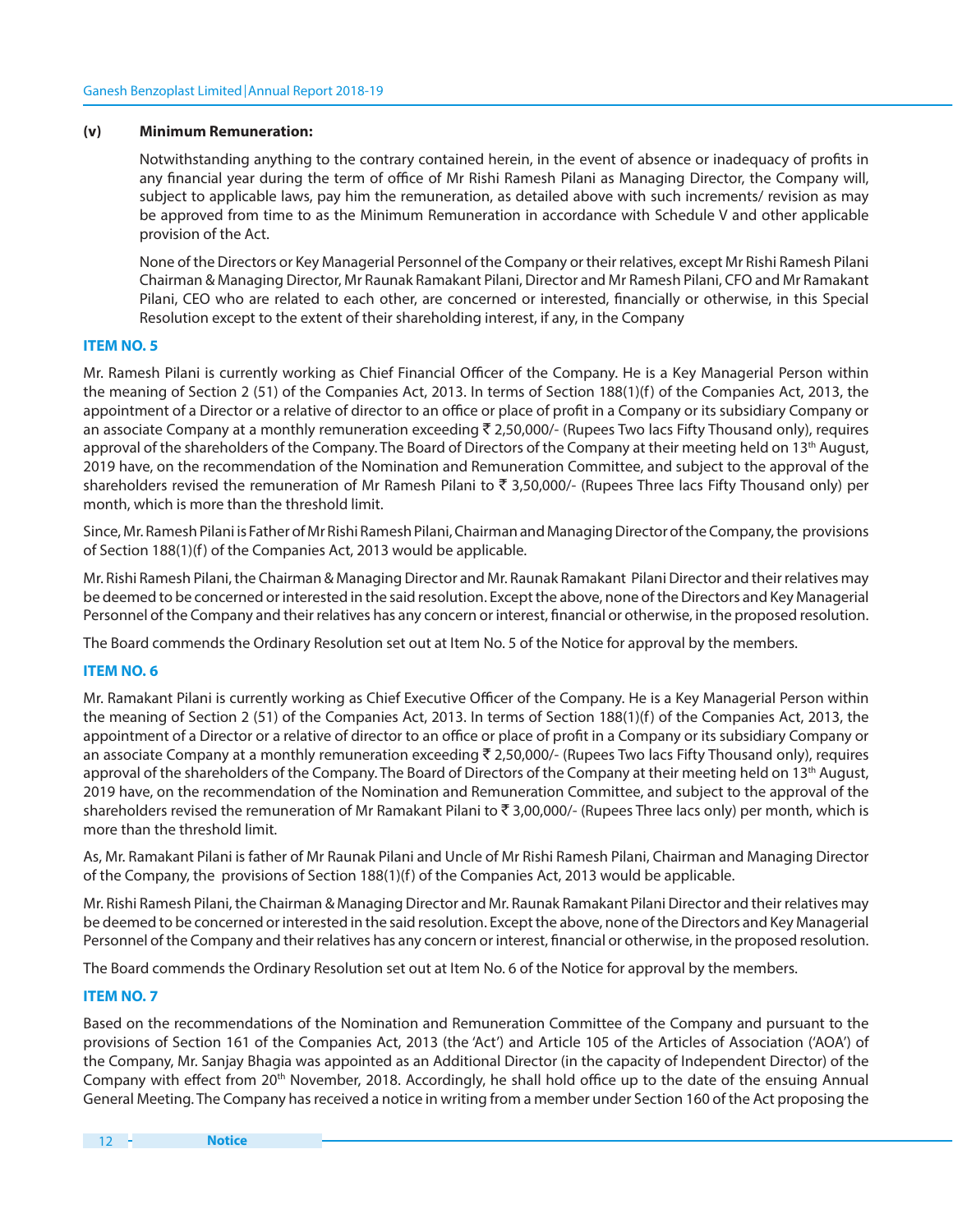candidature of Mr. Sanjay Bhagia for the office of Director of the Company. Mr. Sanjay Bhagia has given a declaration to the Board of Directors that he meets the criteria of independence as provided under Section 149 of the Act and SEBI (LODR) Regulations,2015. Mr. Sanjay Bhagia is not disqualified from being appointed as a Director in terms of Section 164 of the Act and has given his consent to act as a Director.

Mr. Sanjay Bhagia is Post graduate in Marketing Management and having more than 30 years' experience in International and domestic Trade and Operations. He is not related to any director of the Company.

In the opinion of the Board, Mr. Sanjay Bhagia fulfils the conditions for appointment as Independent Director as specified in the Act and the Listing Regulations and is independent of the management of the Company. Details of Mr. Sanjay Bhagia is provided in the "Annexure" to the Notice pursuant to the provisions of (i) the Listing Regulations and(ii) Secretarial Standard on General Meetings ("SS-2"), issued by the Institute of Company Secretaries of India. Keeping in view his vast experience, expertise and knowledge, it would be in the interest of the Company that Mr. Sanjay Bhagia appointed as an Independent Director of the Company to hold office for 5 (five) consecutive years from the date of this Annual General Meeting of the Company.

None of the Directors or Key Managerial Personnel of the Company and their relatives, except, Mr. Sanjay Bhagia is concerned or interested, financially or otherwise, in the resolution set out at Item No. 7 of the Notice.

The Board commends the Ordinary Resolution set out at Item No. 7 of the Notice for approval by the members.

# **ITEM NO. 8**

The Board of Directors of the Company, on the recommendation of the Audit Committee, approved the appointment and remuneration of M/s. S K Agarwal & Associates, Cost Accountants, (Firm Registration No. 100322) as Cost Auditor to conduct the audit of the cost records of the Company for the financial year 2019-20. In terms of the provisions of Section 148(3) of the Companies Act, 2013 read with Rule 14 of the Companies (Audit and Auditors) Rules, 2014, the remuneration payable to the Cost Auditor is required to be ratified by the Members of the Company. Accordingly, consent of the Members is sought for passing an Ordinary Resolution as set out in this item of the Notice for ratification of the remuneration payable to the Cost Auditors for the financial year 2019-20.

The Board of Directors commend the passing of the Ordinary Resolution under Item No. 8 of the accompanying Notice for the approval of the Members of the Company.

None of the Directors and Key Managerial Personnel of the Company and their respective relatives are concerned or interested, financial or otherwise, in the resolution set out at item no. 8.

#### **By Order of the Board of Directors**

**Ekta Dhanda Company Secretary 13th August, 2019 (ACS: 18796)**

**Regd. Office:** Dina Building, First Floor, 53 Maharshi Karve Road, Marine Lines (East), Mumbai - 400 002

**CIN:** L24200MH1986PLC039836 **Website: www.gblinfra.com**